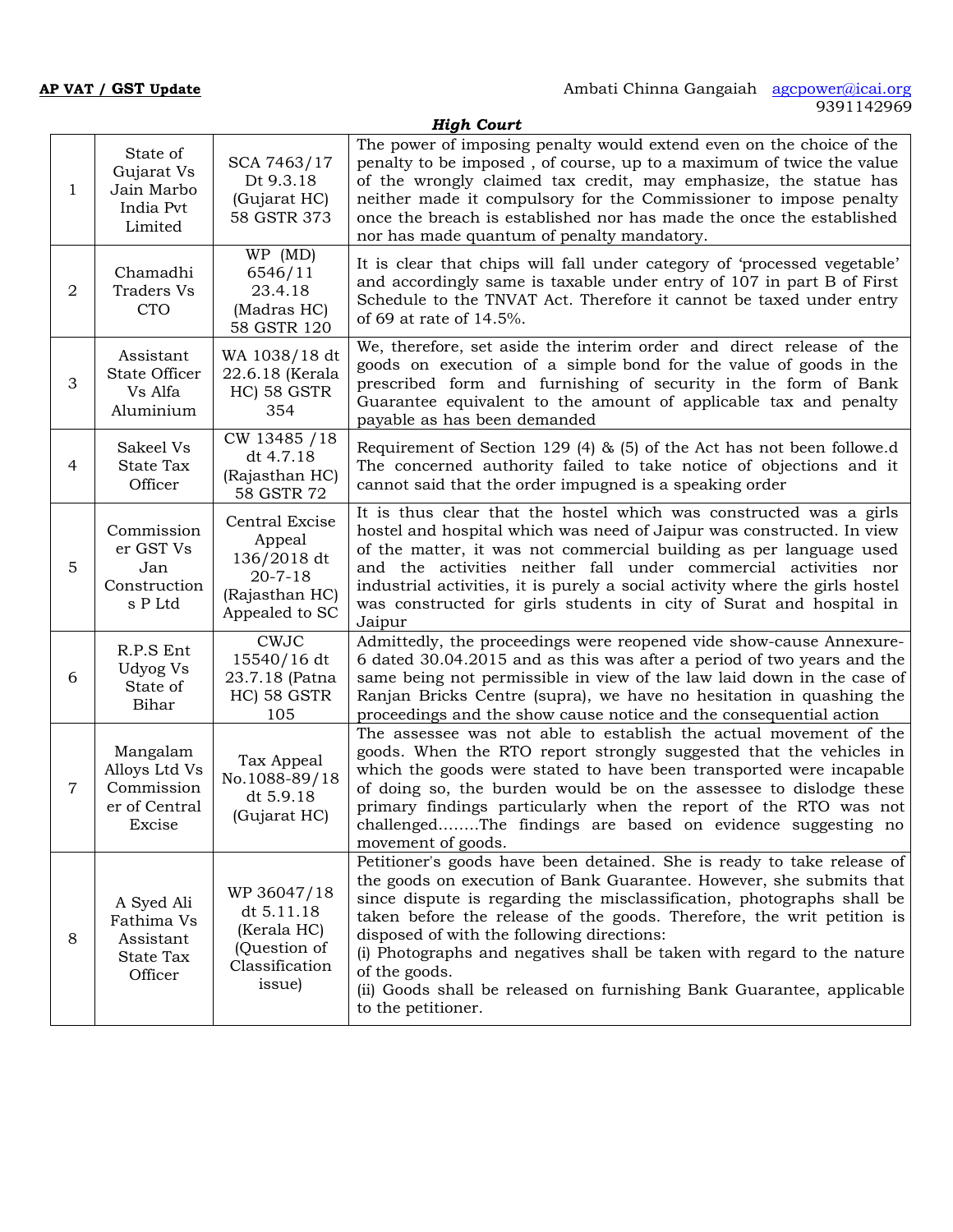| <b>CESTAT</b> |                                                                                                      |                                                                                |                                                                                                                                                                                                                                                                                                                                                                                                                                                                                                                                                                                                                                                                                                                                                                                                                                                                                                                                                                                      |  |
|---------------|------------------------------------------------------------------------------------------------------|--------------------------------------------------------------------------------|--------------------------------------------------------------------------------------------------------------------------------------------------------------------------------------------------------------------------------------------------------------------------------------------------------------------------------------------------------------------------------------------------------------------------------------------------------------------------------------------------------------------------------------------------------------------------------------------------------------------------------------------------------------------------------------------------------------------------------------------------------------------------------------------------------------------------------------------------------------------------------------------------------------------------------------------------------------------------------------|--|
| $\mathbf{1}$  | T M Motors<br>Pvt Ltd Vs<br>Commission<br>er GST &<br>C.E. Alwar                                     | Service Tax<br>Appeal ST/<br>53009/2015-<br>$CU(DB)$ dt<br>22.06.18<br>(Delhi) | Incentive on account of sales/target incentive on sale of vehicles and<br>incentive on sale of spare parts for promoting and marketing the<br>products of MUL, the contention is that these incentives are in the<br>form of trade discount. The assessee respondent is the authorized<br>dealer of a car manufactured by MUL and are getting certain<br>incentives in respect of sale target set out by the manufacturer. These<br>targets are as per the cicular issed by MUL. Hence these cannot be<br>treated as business auxiliary service.                                                                                                                                                                                                                                                                                                                                                                                                                                     |  |
| 2             | <b>SMP</b><br>Construction<br>Pvt Ltd Vs<br>Commission<br>er of Central<br>Excise and<br>Service Tax | ST 118/09 dt<br>$1 - 8 - 2018$<br>(Ahmedabad)                                  | In some of the contract they paid the duty on 33% of the gross value<br>after abetment of $67\%$ in terms of Notification No. 1/2006-ST and only<br>in respect of these service Contract they availed the cenvat credit. The<br>case of the department is that since the appellant in respect of some<br>the contracts availed cenvat credit and discharged the service tax on<br>100% gross value of the service, they cannot opt for Notification No.<br>1/2006-ST, for remaining contract, accordingly, denying the<br>exemption Notification No. 1/2006-ST demand of service tax was<br>raised. the issue in hand already stand settled, hence the same<br>is not resintegra. Accordingly, the impugned order is set aside and<br>appeal is allowed.                                                                                                                                                                                                                             |  |
| 3             | Indian<br>Institute of<br>Technology<br>Vs<br>Commission<br>er of Service<br>Tax                     | ST 51088/14<br>dt 6-7-18<br>(Delhi)                                            | we are satisfied that the appellant is not liable to service tax under<br>manpower recruitment and supply service as they are not a<br>commercial concern nor they have provided any service to a<br>commercial concern. Further, we find that the issue is squarely<br>covered in the appellant"s favour by this Tribunal in the case of<br>Motilal Nehru National Institute of Technology vs. CE & ST, Allahabad<br>- 2015 (40) S.T.R. 375 (Tri. - Del.). Accordingly, this issue is decided in<br>favour of the appellant and against the Revenue. As regards the other<br>issue, we are satisfied that the liability of tax arises only if "online<br>information and data access or retrieval service" are received by the<br>recipient located in India "for use in business or commerce". We<br>categorically find that the OIDA service received by the appellant is<br>not in relation to any business or commerce and accordingly we hold<br>that the same is not taxable. |  |

|                |                         |          | GOs issued U/APVAT Act                                                                                                                                |
|----------------|-------------------------|----------|-------------------------------------------------------------------------------------------------------------------------------------------------------|
|                | Ms No<br>GO<br>563      | 13.11.18 | Amendments to Entry 8 & 20 of First Schedule to the Act                                                                                               |
| $\overline{2}$ | GO Ms No<br>568         | 14.11.18 | Amendment to Rules                                                                                                                                    |
| 3              | GO Ms No<br>569         | 14.11.18 | Amendment to Rules                                                                                                                                    |
| 4              | GO Ms No.<br>570        | 14.11.18 | Amendments to Notification exempting casual taxable persons making<br>taxable supplies of handi-craft goods from obtaining Registration<br>issued     |
| 5              | Ms No.<br>GO.<br>593    | 20.11.18 | Reconstitution of AP Authority for Advance Rulings - D. Ramesh<br>Additional Commissioner - SGST and Sadhu Narashima Reddy Joint<br>Commissioner CGST |
| 6              | Ms No.<br>GO<br>618     | 7.12.18  | Exempting casual taxable persons making taxable supplies of handi-<br>craft goods from obtaining registration                                         |
|                | GO<br>Ms No.<br>619     | 7.12.18  | Date on which TDS provision of Section 51 will come into force $-1st$<br>October, 2018                                                                |
|                | Ms<br>No.<br>GO.<br>620 | 7.12.18  | Prescribing time for filing GSTR-10 by cancelled dealers $-31$ <sup>st</sup><br>December, 2018                                                        |
| $\mathbf Q$    | Ms No.<br>GO.<br>621    | 7.12.18  | Amendment to Rules - Examination of Goods and Services Tax<br>Practitioners.                                                                          |
| 10             | Ms<br>No.<br>GO.<br>622 | 7.12.18  | Date on which TDS provision of Section 51 will come into force - 1 <sup>st</sup><br>October, 2018                                                     |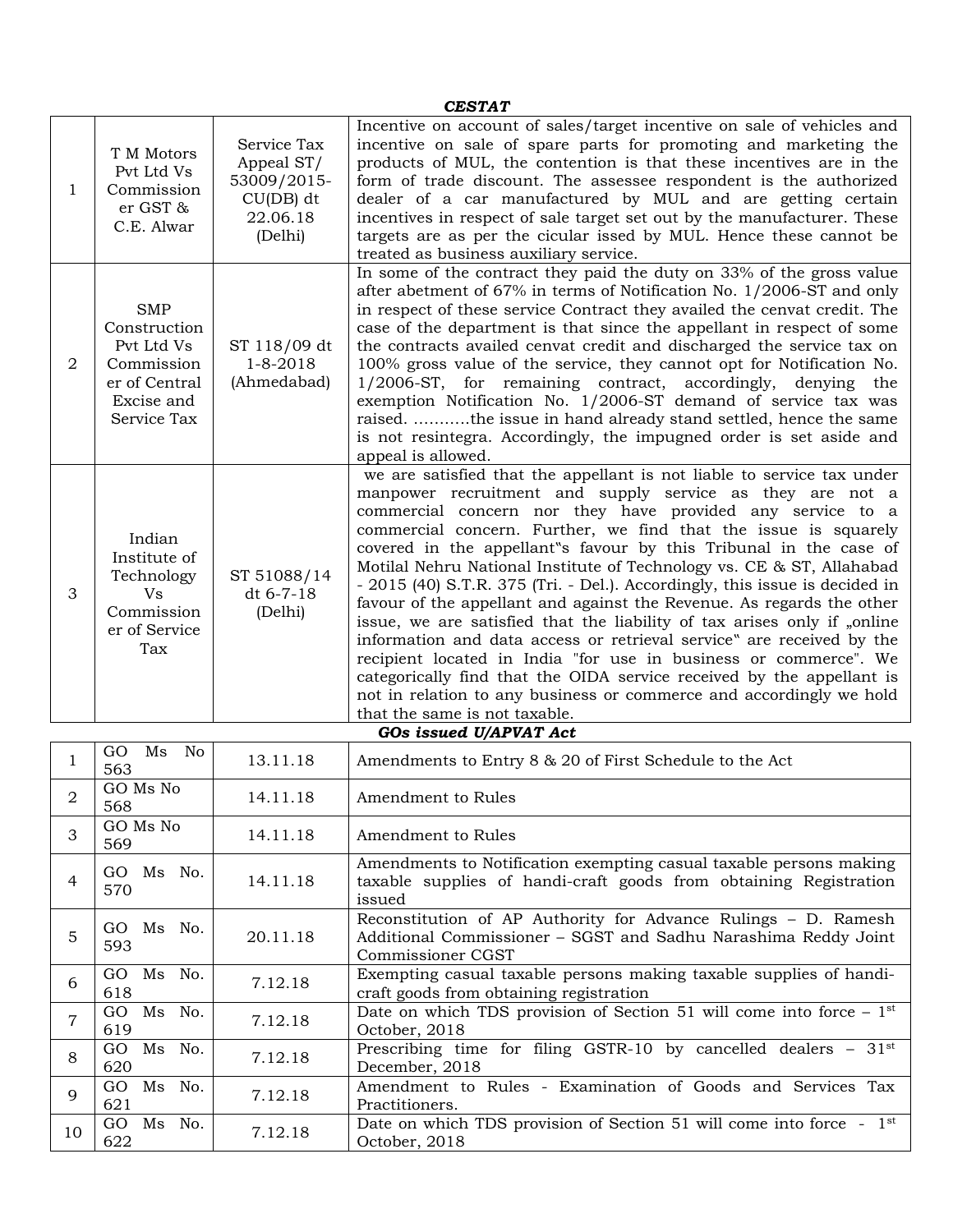## *Advance Ruling given under GST Act*

| $\mathbf{1}$ | Taranjeet<br>Singh<br>Tuteja &<br><b>Brothers</b> | STC/ AAR OS<br>/2018 Raipur<br>(Chasttisgarh)                              | Comprises of two or more supplies (i.e. transportation, supply of<br>packing material & incentives) and one of which is principal supply<br>i.e. custom milling of paddy, it shall treated as composite supply as<br>per section 2(30) of Chhattisgarh GST Act 2017 and as per the<br>provision of section 8(a) of Chhattisgarh GST Act 2017. Accordingly<br>the tax liability on a composite supply shall be decided as a supply<br>of such principal supply under Notification no. 31/2017-CT(R)<br>notification no.11/2017-CT (Rate) dated 28-06-2017 serial No. 26.<br>(c), vide state notification $no.F-10-82/2017/CT/V(146)$ dated<br>13.10.2017 i.e. 5% (2.5% CGST & 2.5% SGST)                                                                                                                                                                                                                                                                                                                                                                                                                                                                                                                                                                                                                                     |  |
|--------------|---------------------------------------------------|----------------------------------------------------------------------------|-----------------------------------------------------------------------------------------------------------------------------------------------------------------------------------------------------------------------------------------------------------------------------------------------------------------------------------------------------------------------------------------------------------------------------------------------------------------------------------------------------------------------------------------------------------------------------------------------------------------------------------------------------------------------------------------------------------------------------------------------------------------------------------------------------------------------------------------------------------------------------------------------------------------------------------------------------------------------------------------------------------------------------------------------------------------------------------------------------------------------------------------------------------------------------------------------------------------------------------------------------------------------------------------------------------------------------|--|
| 2            | Indian<br>Institute of<br>Management              | KAR ADRG 25<br>/ 2018 DT<br>25.10.18<br>(Karnataka)                        | 1. In respect of question (a),<br>"Whether the long duration"<br>post graduate diploma/ degree granting programmes offered by<br>the Indian Institute of Management, Bengaluru other than<br>specifically mentioned in Sl.No.67 of Notification No.12/ 2017 -<br>Central Tax (Rate) dated 28 <sup>th</sup> June 2017 as amended by<br>Notification No.2 /2018 dated 25 <sup>th</sup> January 2018 are exempted<br>from the GST output liability on education as a part of a<br>curriculum for obtaining a qualification recognized by any law<br>for the time being in force in the light of enactment of the Indian<br>Institute of Management Act, 2017?", the answer is "No".<br>In respect of question (b), "Whether supply of online<br>educational journals or periodicals to the Indian Institute of<br>Management, Bengaluru is exempted from reverse charge liability of<br>GST under Sl. No.66 of Notification No.12 / 2017 - Central Tax (Rate)<br>dated 28 <sup>th</sup> June 2017 as amended by Notification No. 2/2018 dated<br>25 <sup>th</sup><br>January 2018 being education provided as a part of a<br>curriculum for obtaining a qualification recognized by any law for the<br>time being in force in the light of enactment of the Indian<br>Institute of Management Act, 2017?", the answer is "No". |  |
| 3            | Premier<br>Vigilance &<br>Security Pvt<br>Ltd     | Case No.23/18<br>20/WBAAR/20<br>18-19 dated<br>02/11/2018<br>(West Bengal) | Toll charges paid are not to be excluded from the value of supply<br>under Rule 33. GST shall, therefore, be payable at the applicable rate<br>on the entire value of the supply, including toll charges paid.<br>The Applicant is not acting as a 'pure agent' of the Bank while paying<br>toll charges, which are the cost of the service provided to the<br>Banks so that his vehicles can access roads/bridges to provide<br>security services to the recipient.                                                                                                                                                                                                                                                                                                                                                                                                                                                                                                                                                                                                                                                                                                                                                                                                                                                        |  |
| 4            | Prism<br>Hospitality<br>Services P<br>Limtied     | TSAAR Order<br>No.12/18 dt<br>26.09.18<br>(Telangana)                      | The activity of supply of food in canteens of office, factory, hospital,<br>college, industrial unit etc. on contractual basis excepting that<br>supply is not event based or on specific occasions, constitute<br>supply of service in terms of amended Notification No.13/2018-<br>Central Tax(Rate) dt.26.7.18 and is taxable at the rate of $2.5\%$<br>$CGST + 2.5\%$ SGST and the supplier is not eligible for the<br>input tax credit provides transport services to a<br>training institute for carting food from one building to another<br>for service/sale and the applicant charges a separate transport<br>charges, the applicant needs to discharge GST on the gross<br>amount (cost of Food + cost of Transportation) at the rate of $18\%$<br>GST.                                                                                                                                                                                                                                                                                                                                                                                                                                                                                                                                                           |  |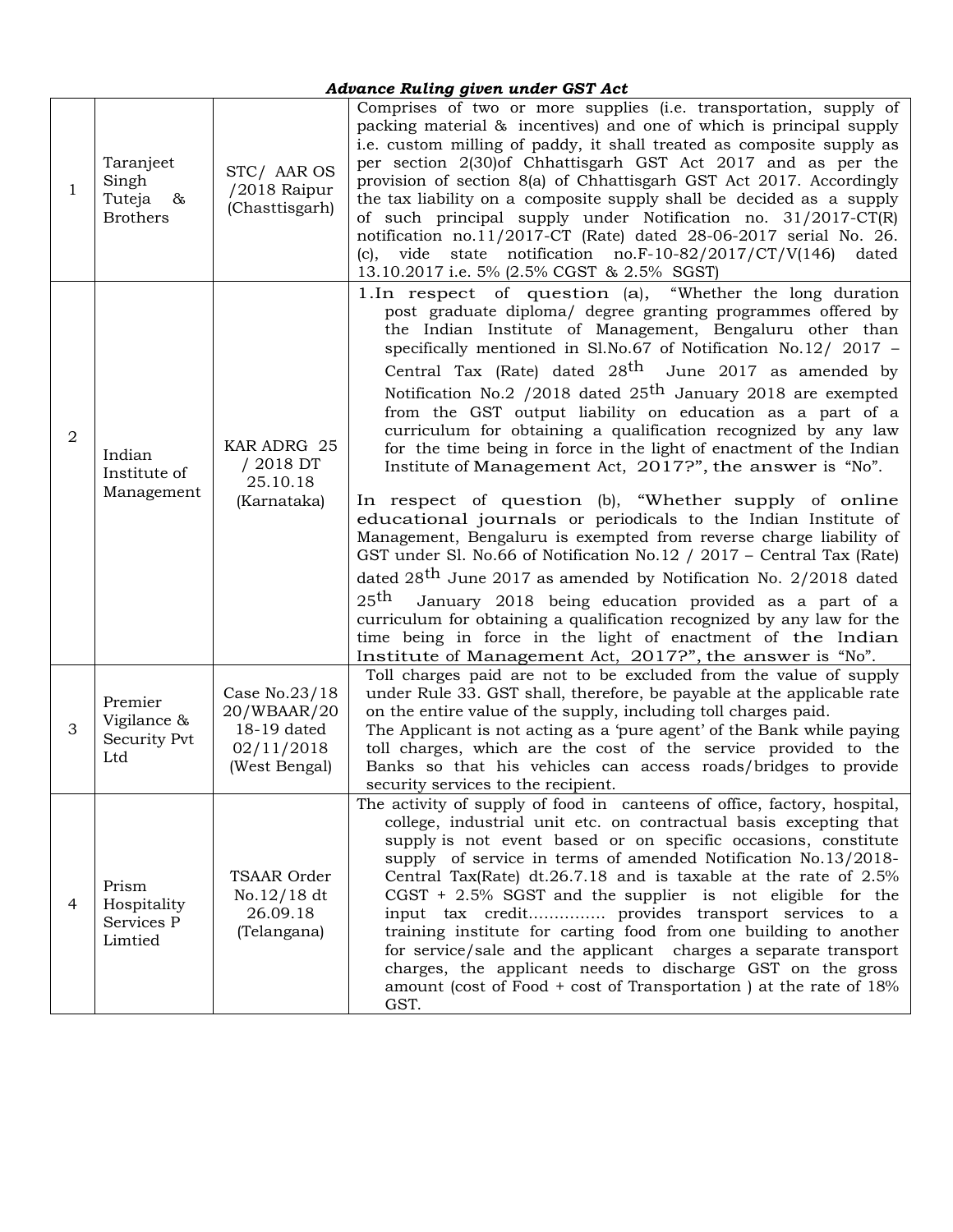|                | Appeal Orders against Advance Ruling given under GST Act in other States |                                                   |                                                                                                                                                                                                                                                                                                                                                                                                                                                                                                                                                                                                                                                                                                                                                                                                                                                                                                                                                                                                                                                                                                                                                                                                                                                                                                                                                                                                                                                                                                                                                                                                                                                                                                                                                                                                                                            |  |  |
|----------------|--------------------------------------------------------------------------|---------------------------------------------------|--------------------------------------------------------------------------------------------------------------------------------------------------------------------------------------------------------------------------------------------------------------------------------------------------------------------------------------------------------------------------------------------------------------------------------------------------------------------------------------------------------------------------------------------------------------------------------------------------------------------------------------------------------------------------------------------------------------------------------------------------------------------------------------------------------------------------------------------------------------------------------------------------------------------------------------------------------------------------------------------------------------------------------------------------------------------------------------------------------------------------------------------------------------------------------------------------------------------------------------------------------------------------------------------------------------------------------------------------------------------------------------------------------------------------------------------------------------------------------------------------------------------------------------------------------------------------------------------------------------------------------------------------------------------------------------------------------------------------------------------------------------------------------------------------------------------------------------------|--|--|
| 1              | Mega Flex<br>Plastics Ltd<br>(West<br>Bengal)<br>(appeal by<br>ACCT)     | 06 IWBAAARI<br>Appeal/2018<br>dated<br>08.08.2018 | Item Polypropylene Leno Bags (PP Leno Bags) manufactured by the<br>respondent, be classified under Tariff Heading 39232990.                                                                                                                                                                                                                                                                                                                                                                                                                                                                                                                                                                                                                                                                                                                                                                                                                                                                                                                                                                                                                                                                                                                                                                                                                                                                                                                                                                                                                                                                                                                                                                                                                                                                                                                |  |  |
| $\overline{2}$ | Giriraj<br>Renewables<br>Private Ltd<br>Karnataka                        | KAR/AAAR/02<br>$/2018-19$ dt<br>5.9.18            | Ruling dated 21.03.18 passed by Karnataka Authority for Advance<br>Ruling is modified as under:<br>a) The supply of the PV module which is the major component of the<br>Solar Power Plant is not naturally bundled with the supply of the<br>remaining components & parts of the Solar Power Plant and the<br>supply of the services of Erection, Installation and Commissioning of<br>the Solar Power Plant.<br>b) The supply of PV module is a distinct transaction from the<br>supplies in contract in question as it is the owner whose<br>responsibility it is to procure and supply the PV module. This PV<br>module is to be supplied as free issue material over and above the<br>plant being supplied by the contractor. The owner is responsible for<br>transportation of the PV module from the point of origin till plant<br>site-and he bears the other risks and rewards of ownership. The PV<br>module which is procured by the Project owner on High Sea Sale<br>basis and imported by availing Customs duty exemptions and later<br>supplied to the Appellant as a free issue for use in the setting up of<br>the Solar Power Plant.<br>c) The supply of the remaining portion of the contract in question by<br>the Appellant which involves the supply of the balance components<br>and parts of the Solar Power Plant and the supply of services of<br>Erection, Installation and Commissioning of the Solar Power Plant is<br>viewed as a 'composite supply' as the supply of goods and services are<br>naturally bundled.<br>d) The tax liability on this portion of the contract in question (other<br>than PV module) which is termed as a 'composite supply' will be<br>determined in terms of Section 8 of the COST Act, 2017 wherein<br>the rate applicable to the dominant nature of the supply will prevail. |  |  |
| 3              | United<br><b>Breweries</b><br>Limited<br>(Karnataka)                     | KAR/AAAR/0<br>$3/2018 - 19$ dt<br>23.10.18        | Ruling dated 28.06.18 passed by Karnataka Authority for Advance<br>Ruling is modified as under:<br>a) The activity engaged in by the Appellant by way of granting the<br>contracting brewing units the representational right to manufacture<br>and supply beer bearing its brand name, in return for a<br>consideration, is a supply of service as mandated in Section 7 of<br>the CGST Act read with clause 5(c) of the Schedule II of the said<br>Act.<br>b) The supply of service by the Appellant is taxable to GST in terms<br>of Section 9 of the CGST Act.<br>c) The service supplied by the Appellant is classified under the<br>Service Code 999799 as "other services nowhere else classified".<br>The amounts<br>received<br>by the Appellant<br>from<br>d)<br>the<br>contracting units under the Agreement, in the nature of Brand<br>Fee and reimbursement of expenses, is termed as a consideration<br>for the supply of service and is chargeable to GST at the<br>applicable rate of 18%.                                                                                                                                                                                                                                                                                                                                                                                                                                                                                                                                                                                                                                                                                                                                                                                                                                 |  |  |